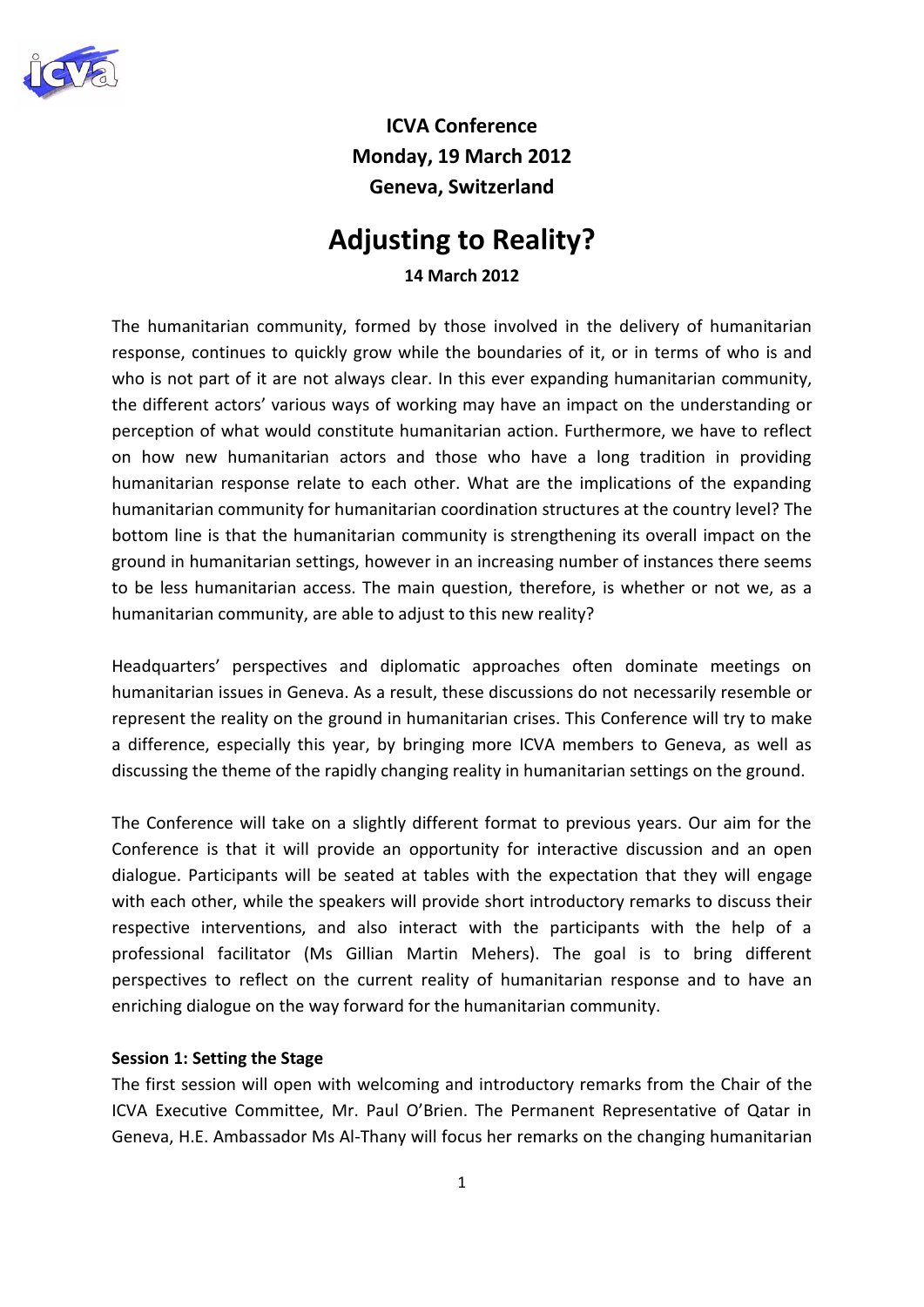

landscape from the perspective of a country whose role in humanitarian action has been rapidly growing. It is expected that she will refer to recent humanitarian crises in which her country has been actively involved. The 'HopeFor' initiative launched by Qatar in June 2010 will also be covered in her presentation. Following her remarks, participants will be asked to discuss their expectations for the day.

One essential aspect that traditionally binds the humanitarian community is that it finds a shared foundation in the principles and standards underpinning humanitarian response. The question is, however, whether or not all humanitarian actors apply these same principles. Towards the end of the 2011 ICVA Conference, a rather radical suggestion was put forward: perhaps the only truly universal humanitarian principle is that of impartiality. Is it realistic to expect all actors to be impartial as they deliver aid? Or are there different values and principles that drive their responses? Participants will also be asked to discuss this issue as part of the first session.

## **Session 2: The Reality Check**

The second morning session will explore the current reality and look at what forms or ways humanitarian response is delivered today by bringing various practitioners together from different backgrounds. Mr. Richard Blewitt will moderate the presenters and initiate discussions on the motivations for their work, their objectives, and ways of working. What other motivations have driven them to respond in certain areas at certain times? What do they see as working well? They will also reflect on the "traditional" humanitarian actors and the coordination structures that often come with a humanitarian response. The efforts of national or local NGOs are often overlooked by those structures and the international actors. Is there a way for both "traditional" and "new" actors to work together effectively to meet needs? What has to change in order to make overall humanitarian response more effective? The participants will also be involved in this dialogue.

#### **Session 3: The Way Forward?**

#### (part 1)

Once the scene has been laid by the speakers from the morning session, we would like to explore what this reality means for the future. The session will feature a set of stories demonstrating how organizations are responding (or should) respond to the changing reality of humanitarian response. How should humanitarian agencies adjust to the changing reality and what should humanitarian response look like in the future? Three speakers will be invited to reflect on these questions. Participants at the tables will also be asked to discuss these issues and come up with examples on how (their) humanitarian agencies are adjusting or should adjust to the changing environment.